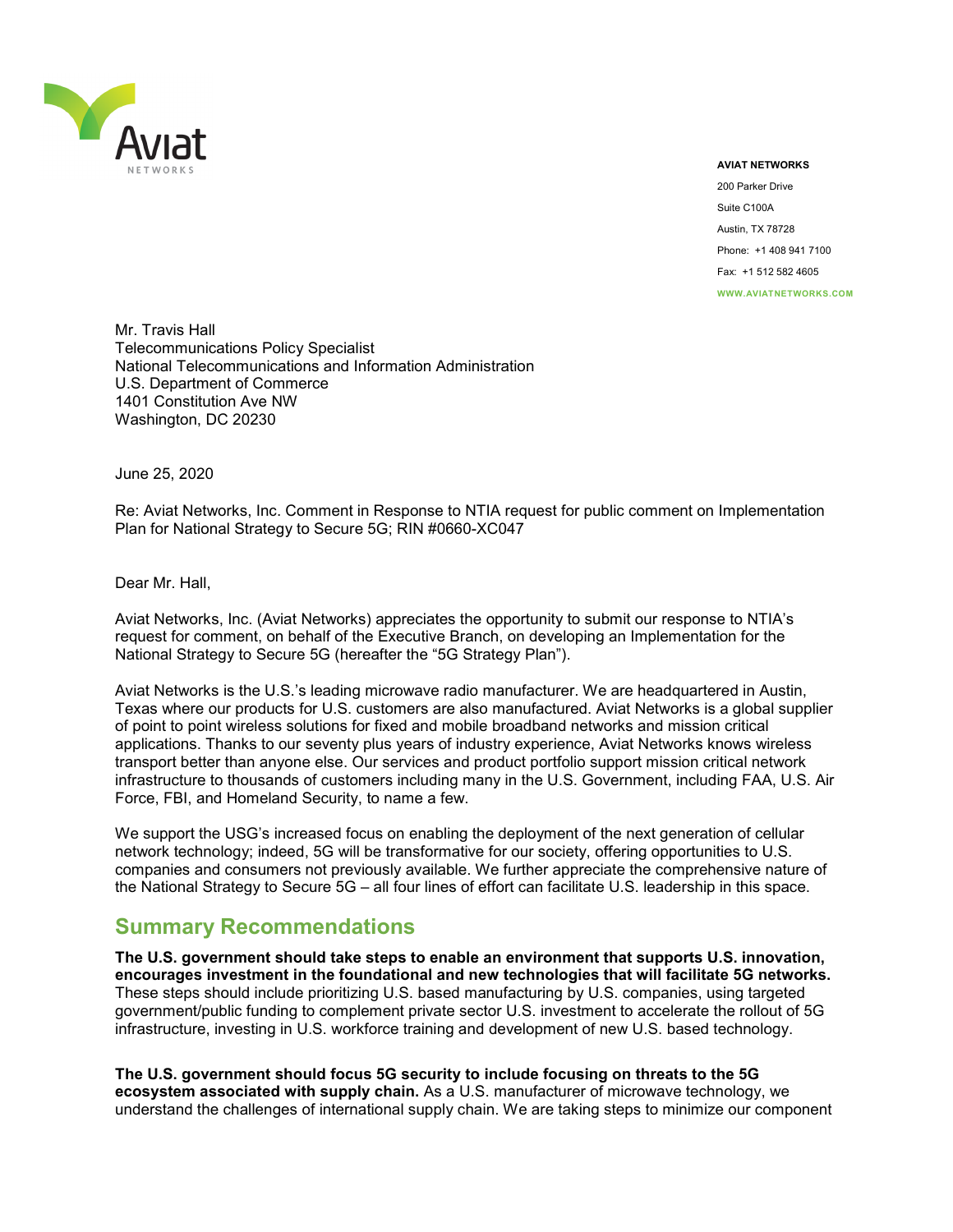parts from outside the U.S. and with the U.S. government's support we could minimize that further. We recognize the threat of technology backed and controlled by the foreign governments and the risk this poses to U.S. citizens as well as free citizens around the world. We are ready to provide an alternatitve in the U.S. as well as globally to other free nations and customers.

# **Line of Effort 1: Facilitate Domestic 5G Rollout**

*1) How can the United States (U.S.) Government best facilitate the domestic rollout of 5G technologies and the development of a robust domestic 5G commercial ecosystem (e.g., equipment manufacturers, chip manufacturers, software developers, cloud providers, system integrators, network providers)?* 

The basis for sound 5G policy rests on ensuring an environment that supports innovation and encourages investment in the foundational and new technologies that will facilitate the next generation of networks, while also driving deployment by freeing up spectrum and taking steps to make 5G deployment easier. We recommend that the USG:

- **Prioritize U.S. based manufacturing of equipment and software for 5G.** Aviat Networks supports increasing both the hardware and software used in the U.S. 5G deployment coming from U.S. based companies which not only provides needed economic advantages to U.S. companies but also ensures compliance with U.S. laws in the manufacturing process.
- **Use targeted government/public funding to complement private sector investment and accelerate the rollout of 5G infrastructure.** Where public funding is available and utilizable, it should facilitate solutions by U.S. based companies that want to partner with the U.S. government to development new chipsets and other hardware and software developments for 5G and beyond. Through public funding mechanisms—whether through investment tax credits or federal and state grant programs, Aviat Networks would like to partner with other U.S. manufacturers to provide leading-edge semiconductor innovations which are key components of the transition to 5G networks.
- **Invest in workforce training.** In addition to the tower technicians and telecom crews servicing 5G infrastructure, 5G will also require more datacenter technicians, cloud systems administrators, cybersecurity experts and other workers with the skills to advance virtualization. Governments should prioritize funding training and retraining for workers to meet 5G-related workforce needs. Aviat Networks is prepared to do this training and retraining in conjunction with other U.S. partners to ensure that it meets the required skillset and policymakers should consider providing incentives to industry to support this training.
- **Further streamline siting requirements.** Governments at all levels should consider siting reforms, including streamlining licensing requirements to speed up the deployment of 5G infrastructure. The FCC should continue to remove barriers to 5G siting, considering not only how to facilitate new small cell technology but also how to upgrade existing cell sites.
- *2) How can the U.S. Government best foster and promote the research, development, testing, and evaluation of new technologies and architectures?*

It is important that the USG consider counterbalancing the immense financing and subsidization available to global competitors in the telecom industry. Funding for research and development is a hugely important factor in maintaining a consistent edge in network technology. Aviat Network's seventy plus years in the microwave radio space uniquely positions us partner with USG to lead the world with superior product development through our expertise.

To foster innovation in 5G technologies, Aviat Networks would like to explore public-private partnerships with the U.S. Government for cooperative agreements, and grant agreements to support ongoing research and development. Public-private partnerships are an important tool for the Government to facilitate not only the technical investment in 5G, but also the legal and policy framework to support and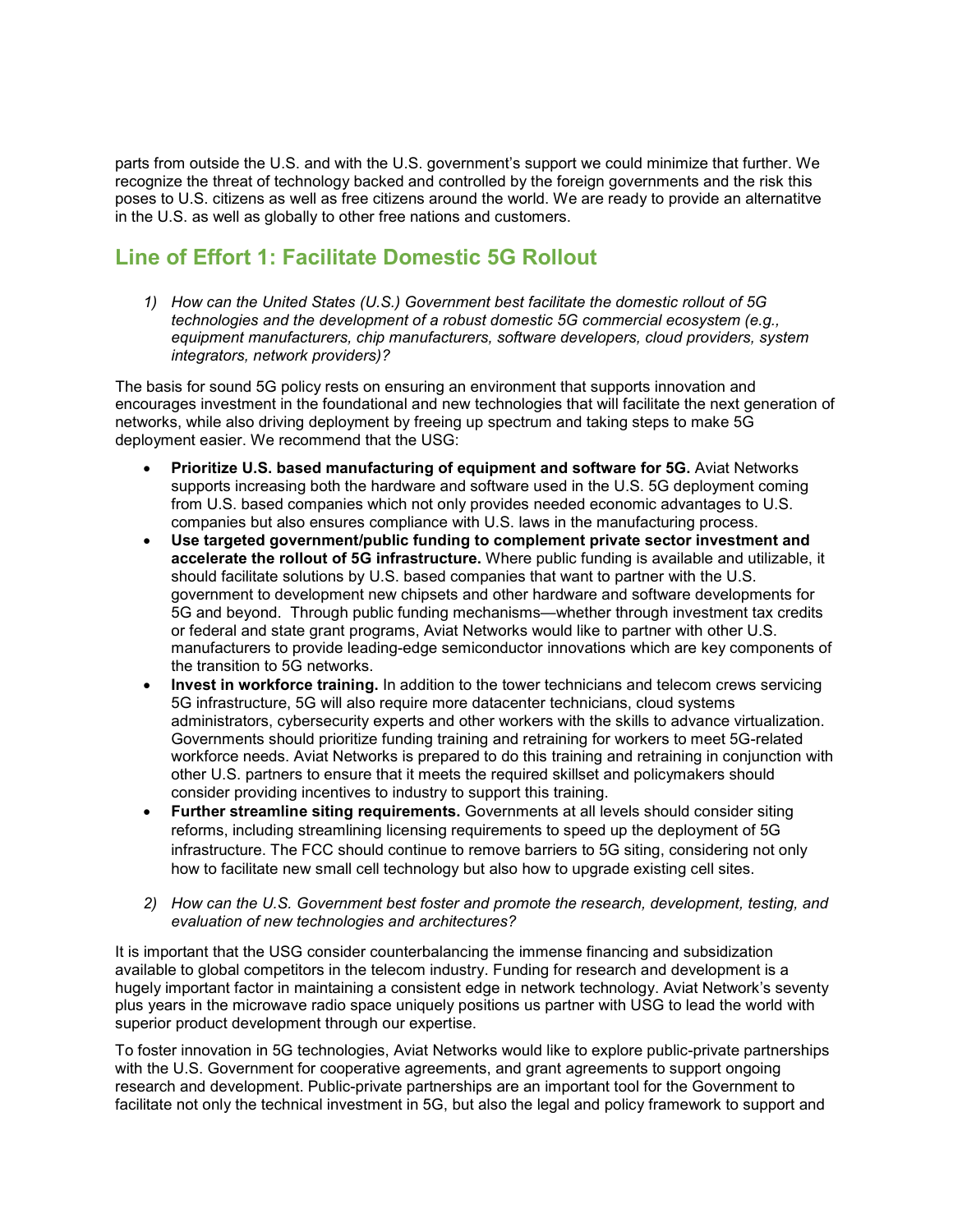govern the technology long-term. Historically, public-private partnerships have helped bring to fruition large-scale projects by combining private sector technology and innovation with public sector oversight and buy-in; both critical requirements for advancing a cohesive national 5G strategy.

Cooperative agreements and federal grants are two other mechanisms Aviat Networks would like to partner with USG to channel federal funding toward 5G research, development, and testing in as a streamlined manner. Legislatively, Congress should consider incentivizing 5G investments by expanding federal agencies' existing grant authorities and funds, while still ensuring federal government oversight of critical projects to maintain compliance with applicable legal requirements and providing a preference to U.S. based manufacturing vendors.

To this end, the U.S. government should also seek to support foundational semiconductor research, development, and manufacturing in the U.S. as part of its overall strategy to grow a strong 5G ecosystem. Continued advancements in semiconductor technology will be critical in driving advancements in 5G technology and should not be overlooked as the USG seeks to develop the National Strategy to Secure 5G Implementation Plan. Aviat Networks looks forward to working with USG on these advancements and is currently exploring partnerships with other U.S. based companies.

#### *3) What steps can the U.S. Government take to further motivate the domestic-based 5G commercial ecosystem to increase 5G research, development, and testing?*

Many federal agencies have existing legal and procurement authorities to support private sector research and development work for agencies' procurement and adoption of mission-critical technologies like 5G. By investing R&D funds through contracts or other instruments (e.g. Other Transaction Authority agreements), the Government can incentivize Aviat Networks further investment in 5G by providing seed funding for prototype projects, and help reduce barriers that agencies have to confront in purchasing private sector developed cutting edge solutions.

Successful R&D prototypes generally move on to the testing phase and the Government's security accreditation process. When the Government shares responsibility for ensuring compliance with security protocols and standards, we can move more quickly toward wide-spread Government adoption through subsequent procurements, which would further incentive Aviat Networks to participate in Governmentsponsored R&D for emerging technologies like 5G.

*4) What areas of research and development should the U.S. Government prioritize to achieve and maintain U.S. leadership in 5G? How can the U.S. Government create an environment that encourages private sector investment in 5G technologies and beyond? If possible, identify specific goals that the U.S. Government should pursue as part of its research, development, and testing strategy.* 

A crucial component for the success of 5G is wireless backhaul and microwave. The U.S. does not have a unified backhaul strategy which is greatly needed for the 5G Strategy Plan to be successful. Currently half of all cellular backhaul globally is done wirelessly rather than fiber optics. Wireless will be a key technology going forward as 5G is deployed at street level where fiber availability and deployment is too difficult or costly. As mentioned above, Aviat would welcome the opportunity to partner with the USG on this strategy and deployment.

As we reference in several areas throughout our comments, we support the continued prioritization by the U.S. Government of R&D in areas foundational to next generation wireless technologies, including increased funding for the highly technical USG labs such as those at the DoD, DoE, NIST, etc. into key foundational and applied research areas to bring USG R&D spending closer to par with the 5G investments made by foreign competitors, as well as other important telecommunications R&D efforts, such as in the area of broadband funding. In particular, we recommend that the USG elevate R&D related to virtualized architectures and software-defined networking, two areas where the United States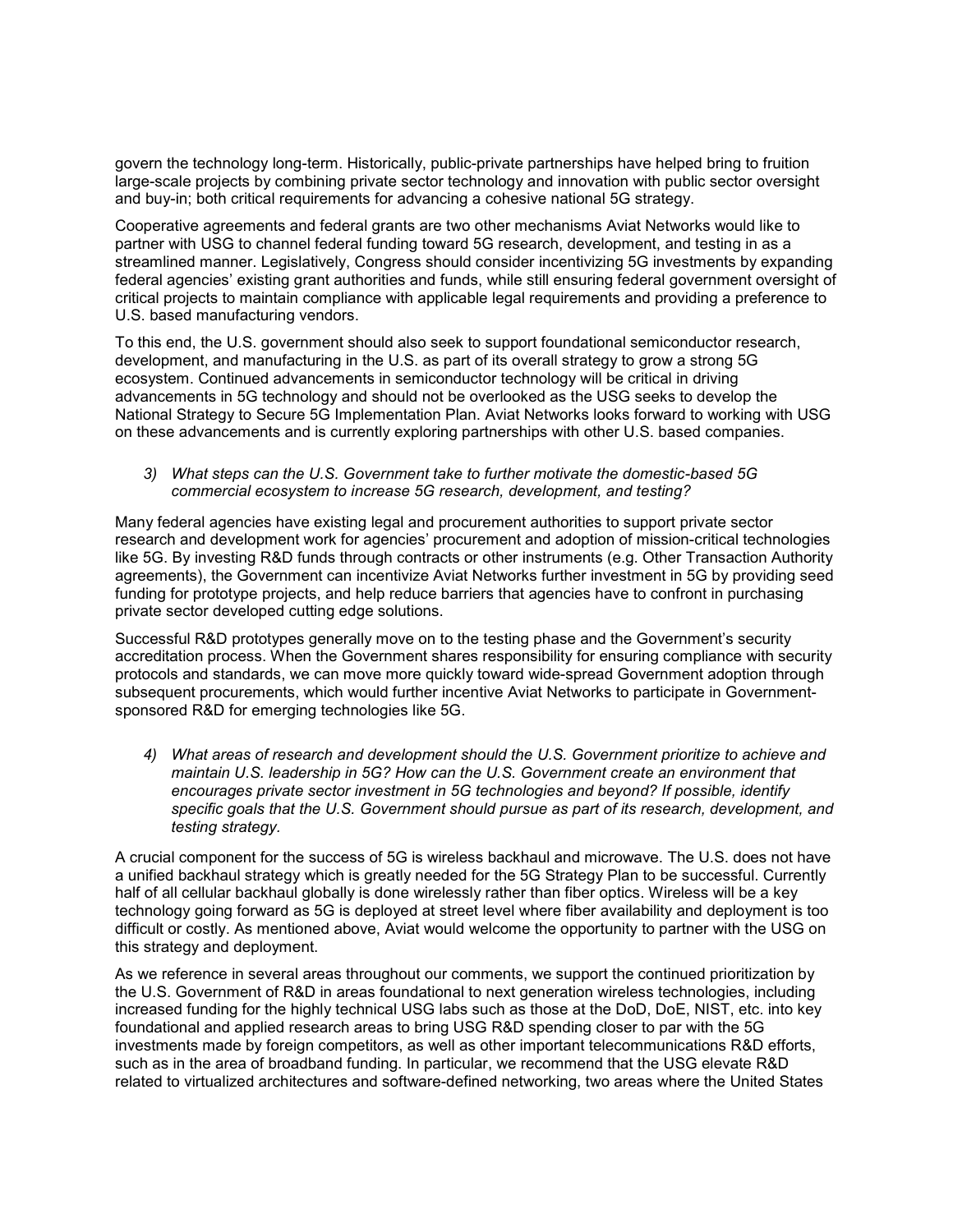can leverage existing technological prowess of Aviat Networks in other contexts to increase competitiveness in 5G.

We also recommend that the USG prioritize and increase R&D spending for 5G use cases, including those related to the Internet of Things and Artificial Intelligence, as well as advanced semiconductors that will underpin such technologies. Investments in 5G infrastructure and next generation applications are absolutely imperative in fueling a cycle of investment and innovation. As more consumers and businesses harness 5G, application developers are incentivized to create innovative new offerings. From there, these new applications and use cases drive demand for 5G enabled devices and connections, thereby encouraging further investment in 5G infrastructure. Examples of R&D and pilot projects that could harness 5G built on open and interoperable infrastructure include innovations in energy monitoring on the power grid, smart network monitoring in commercial facilities that require a high degree of government regulation and security. Aviat Networks is established in these areas and could further assist the USG in these pilot projects. The USG should also provide funding for cloud testbeds developed in partnership with U.S. operators to create opportunities for stakeholders to create, test, and deploy new use cases for 5G. It is also helpful for the USG to consider allocating funding for 6G advanced research.

## **Line of Effort 2: Assess Risks to and Identify Core Security Principles of 5G Infrastructure**

*1) What factors should the U.S. Government consider in the development of core security principles for 5G infrastructure?* 

Aviat Networks is currently evaluating the threat landscape in our supply chain, including the supply chain ecosystem, to identify which risks can be mitigated and which ones cannot. We can provide recommendations for policymakers to consider in developing measures to address challenges related to 5G security from a supply chain perspective through our years of experience manufacturing here in the U.S. and other parts of the world.

We have policies which promote the procurement of equipment from trusted suppliers that adhere to international standards, consider geopolitical implications of manufacturing locations, and encourage diverse supply chains to help reduce risk so that we can better partner with our customers and the USG.

- **Policymakers should continue to focus on threats to the 5G ecosystem associated with specific supply chain actors and equipment and foreign governments subsidies or providing their products.** We encourage governments and industry partners to continue to focus on supply chain risk management as one of the most important 5G risk factors. In furtherance of this, Aviat Networks is also exploring ways to manage the full range of security risks to mobile network infrastructures, applications, and services, including devices and data. As the U.S. Department of Homeland Security recommended in its Overview of Risks Introduced by 5G Adoption in the United States, "the U.S. Government and industry partners can develop security capabilities that protect not only the 5G infrastructure, but also the applications and services that utilize it. The U.S. Government can do this by incorporating a prevention-focused approach that focuses on visibility and security across the mobile network."[1](#page-3-0)
- **Government and industry must share responsibilities and collaborate.** Government and industry share the goals of mitigating cybersecurity threats to mobile and 5G network infrastructure, preventing cyberattacks, and reducing the impact of related cybercrime. As in all areas of cybersecurity, achieving these goals is a collective effort. Aviat Networks would like to explore a public-private partnership with USG to ensure that we arrive at the desired policy outcome of more secure 5G networks.

-

<span id="page-3-0"></span><sup>1</sup> [https://www.cisa.gov/sites/default/files/publications/19\\_0731\\_cisa\\_5th-generation-mobile-networks](https://www.cisa.gov/sites/default/files/publications/19_0731_cisa_5th-generation-mobile-networks-overview_0.pdf)[overview\\_0.pdf](https://www.cisa.gov/sites/default/files/publications/19_0731_cisa_5th-generation-mobile-networks-overview_0.pdf)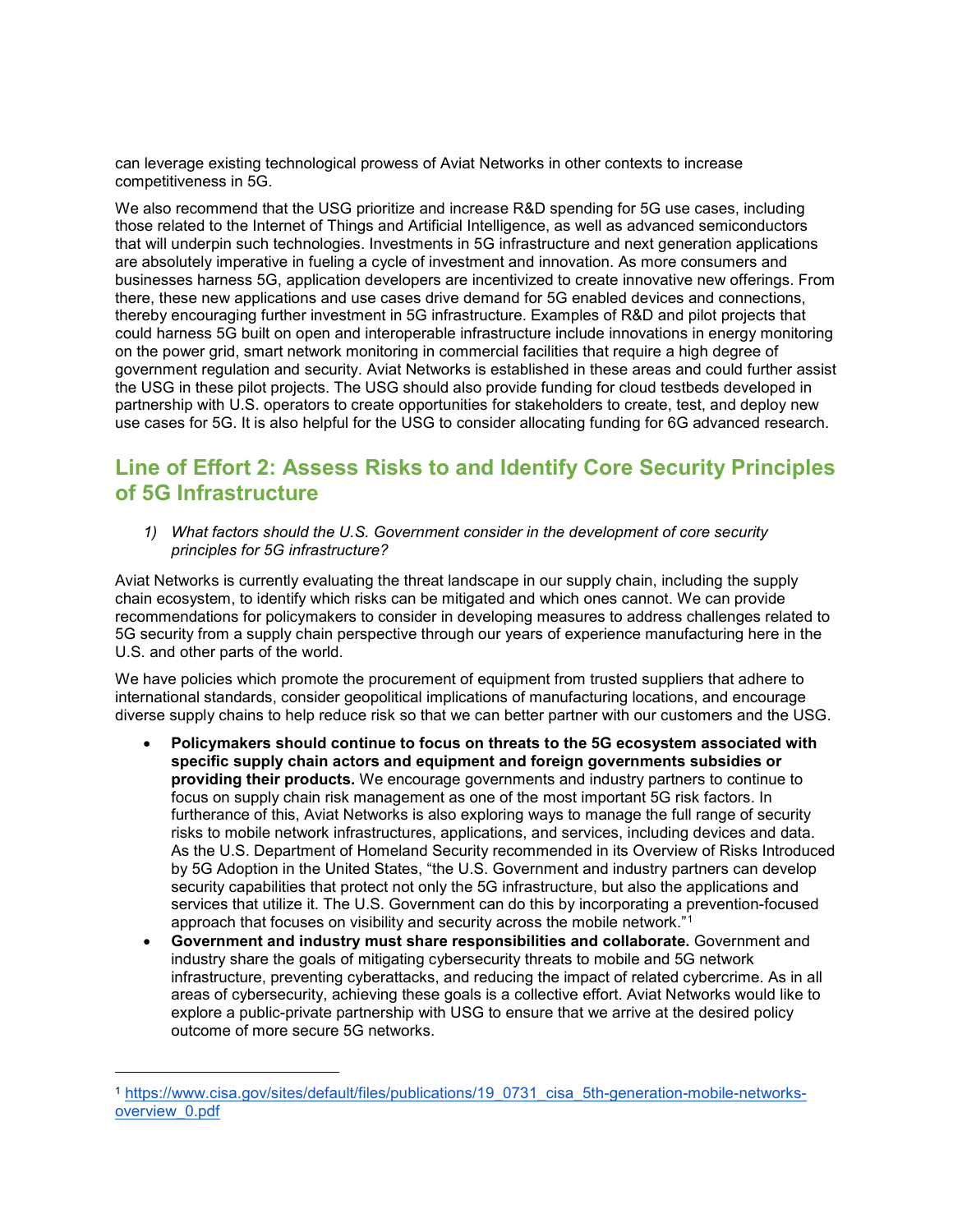*2) What factors should the U.S. Government consider when evaluating the trustworthiness or potential security gaps in U.S. 5G infrastructure, including the 5G infrastructure supply chain? What are the gaps?*

As an overarching matter, Aviat Networks would like to emphasize our support for viewing issues of 5G equipment or infrastructure security through the lens of "trustworthiness," which includes scrutiny of country-of-origin and development funds provided by government entities hostile to the U.S.'s open, democratic communications network. It is appropriate to consider the country of origin of a supplier especially where government funding and support encourages censorship and monitoring of its citizens and business communications.

Additionally, we support the Prague Proposals<sup>[2](#page-4-0)</sup> and we recommend that the USG continue to leverage them as a starting point in understanding relevant risk assessment criteria. Utilizing the Prague Proposals as a foundation for policymaking can further promote procurement of equipment from trustworthy suppliers such as Aviat Networks.

Another important point to make is that security is not static, as such Aviat Networks is committed to 5G infrastructure risk management that will be a continuous process of assessing changing threats and adapting new technologies.

*3) What constitutes a useful and verifiable security control regime? What role should security requirements play, and what mechanisms can be used to ensure these security requirements are adopted?* 

We generally advocate for voluntary, flexible frameworks when it comes to security requirements, especially because security is not static and any regime needs to be adaptable. It is our view that a useful and verifiable security control regime should be flexible, and able to adapt to different risks as they emerge. We suggest that any mechanism considered should be provide preference to U.S. manufacturers who opening comply with such security controls.

*4) Are there stakeholder-driven approaches that the U.S. Government should consider to promote adoption of policies, requirements, guidelines, and procurement strategies necessary to establish secure, effective, and reliable 5G infrastructure?* 

It is worth highlighting the importance of continuing to support industry-led standards development organizations, which are developing many of the technical specifications, including those related to security, that will support 5G networks. See our response in 4.2 for additional recommendations as to how to support private sector participation.

*5) Is there a need for incentives to address security gaps in 5G infrastructure? If so, what types of incentives should the U.S. Government consider in addressing these gaps? Are there incentive models that have proven successful that could be applied to 5G infrastructure security?* 

The U.S. government should explore incentives such as procurement requirements for U.S. based manufacturing, via Qualified Bidder/Manufacturer Lists, for vendors who follow best practices and are based in the U.S. One enormous gap in the FirstNet rollout was the exclusion of a requirement for U.S. based manufacturing. AT&T is now using microwave radios manufactured outside of the U.S. to build out the First Responders Network further jeopardizing the security of that hugely important infrastructure.

-

<span id="page-4-0"></span><sup>2</sup> [https://www.vlada.cz/en/media-centrum/aktualne/prague-5g-security-conference-announced-series-of](https://www.vlada.cz/en/media-centrum/aktualne/prague-5g-security-conference-announced-series-of-recommendations-the-prague-proposals-173422/)[recommendations-the-prague-proposals-173422/](https://www.vlada.cz/en/media-centrum/aktualne/prague-5g-security-conference-announced-series-of-recommendations-the-prague-proposals-173422/)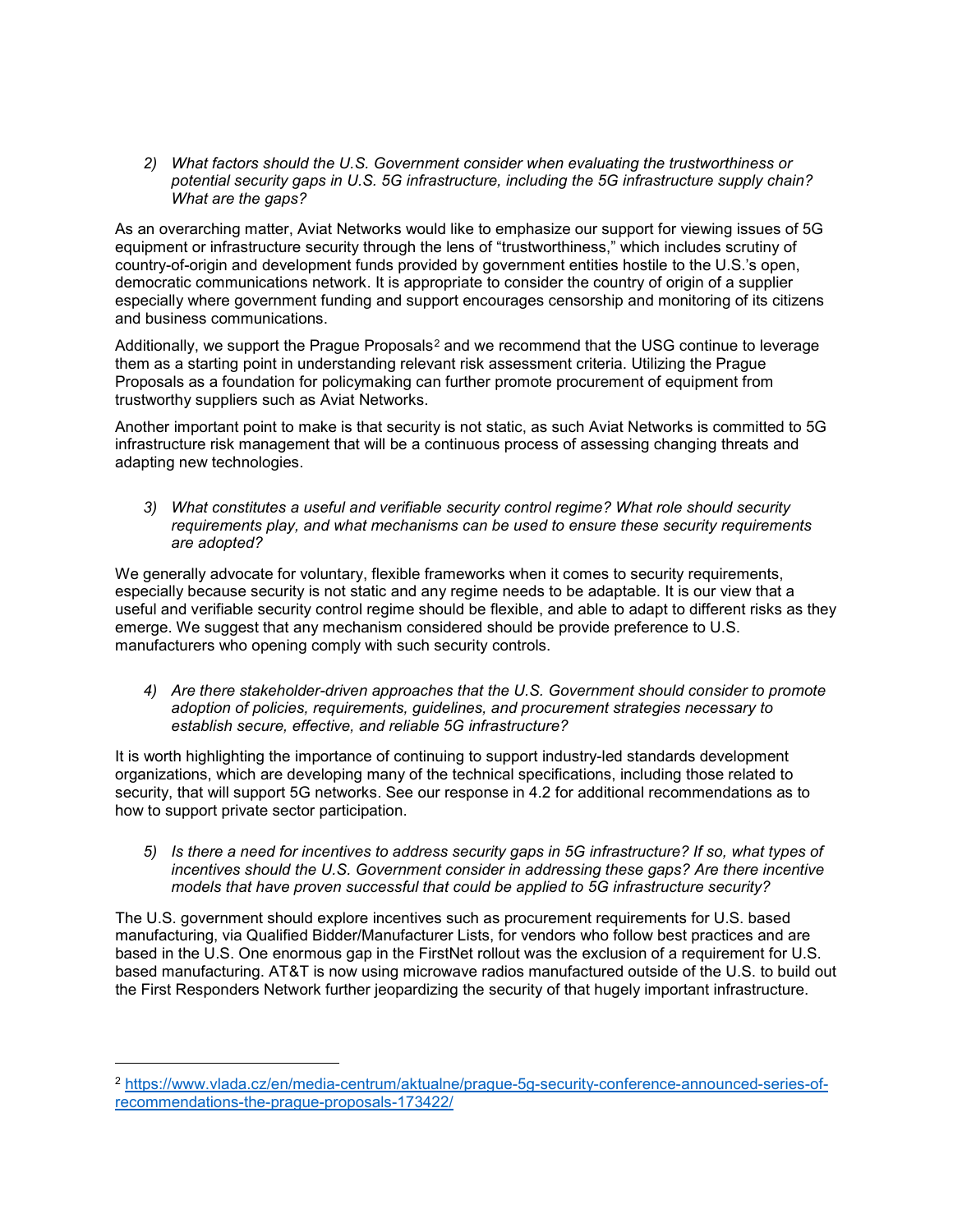## **Line of Effort 3: Address Risks to U.S. Economic and National Security during Development and Deployment of 5G Infrastructure Worldwide**

Economic and national security are very closely linked. As a member of the Information Technology Industry Council (ITI), Aviat Networks fully supports ITI's National Security Principles<sup>[3](#page-5-0)</sup>, which highlights that it has never been more important for the U.S. government and industry to work together to harness U.S. technological leadership to strengthen national security.

#### *1) What opportunities does the deployment of 5G networks worldwide create for U.S. companies?*

The deployment of 5G globally presents enormous opportunity for U.S. companies, particularly as 5G technology is expected to enable \$13.2 trillion in economic output by 2035.<sup>[4](#page-5-1)</sup> 5G use cases are expected to generate tremendous economic growth – the increased speed, capacity, and functionality of 5G networks will help to enable the next generation of data-enabled innovations such as the internet of things (IoT) and artificial intelligence (AI).

As countries around the world deploy 5G, U.S. companies can seize upon these new networks to implement use cases that were previously unachievable. Aviat Networks is uniquely positioned to support U.S. based 5G initiatives as well as global initiatives through our separate manufacturing facility in Thailand.

*2) How can the U.S. Government best address the economic and national security risks presented by the use of 5G worldwide?*

As a foundational matter, strong national security requires maintaining technological leadership in a variety of areas. Our recommendations in response to Line of Effort 1 address some ways in which the United States Government can help to support U.S. technological leadership but Aviat Networks stands ready to develop and manufacture 5G microwave and millimeter wave radios as well as management and control software with encryption and security standards set in partnership with USG. Aviat is also ready to deliver state of the art in-line interference detection mechanisms which would significantly remove interference, and where possible eliminate it, which would add a layer of protection to incumbent and new radio systems, thus preventing risk to public safety – especially in bands previously exclusive to military, national security and safety services.

The USG should also ensure that U.S. based companies and manufacturers are giving priority in any funding or legislation passed so that we ensure U.S. technology is used in any subsequent implementation which ensures mitigation of both economic and security risks.

#### *3) How should the U.S. Government best promote 5G vendor diversity and foster market competition?*

We appreciate the interest that the USG has taken in examining the role that open radio access networks can play in promoting vendor diversity and fostering market competition. We believe the USG, should support open and interoperable solutions for 5G networks, which will allow for interoperability, supplier diversity, competitiveness, and innovation on a massive scale but should also focus on U.S. manufactured products in order to address the economic and security concerns as mentioned above.

<span id="page-5-0"></span><sup>&</sup>lt;sup>3</sup> [https://www.itic.org/policy/ITI\\_NationalSecurity\\_Policy\\_June2020.pdf](https://www.itic.org/policy/ITI_NationalSecurity_Policy_June2020.pdf)

<span id="page-5-1"></span><sup>4</sup> <https://www.qualcomm.com/media/documents/files/ihs-5g-economic-impact-study-2019.pdf>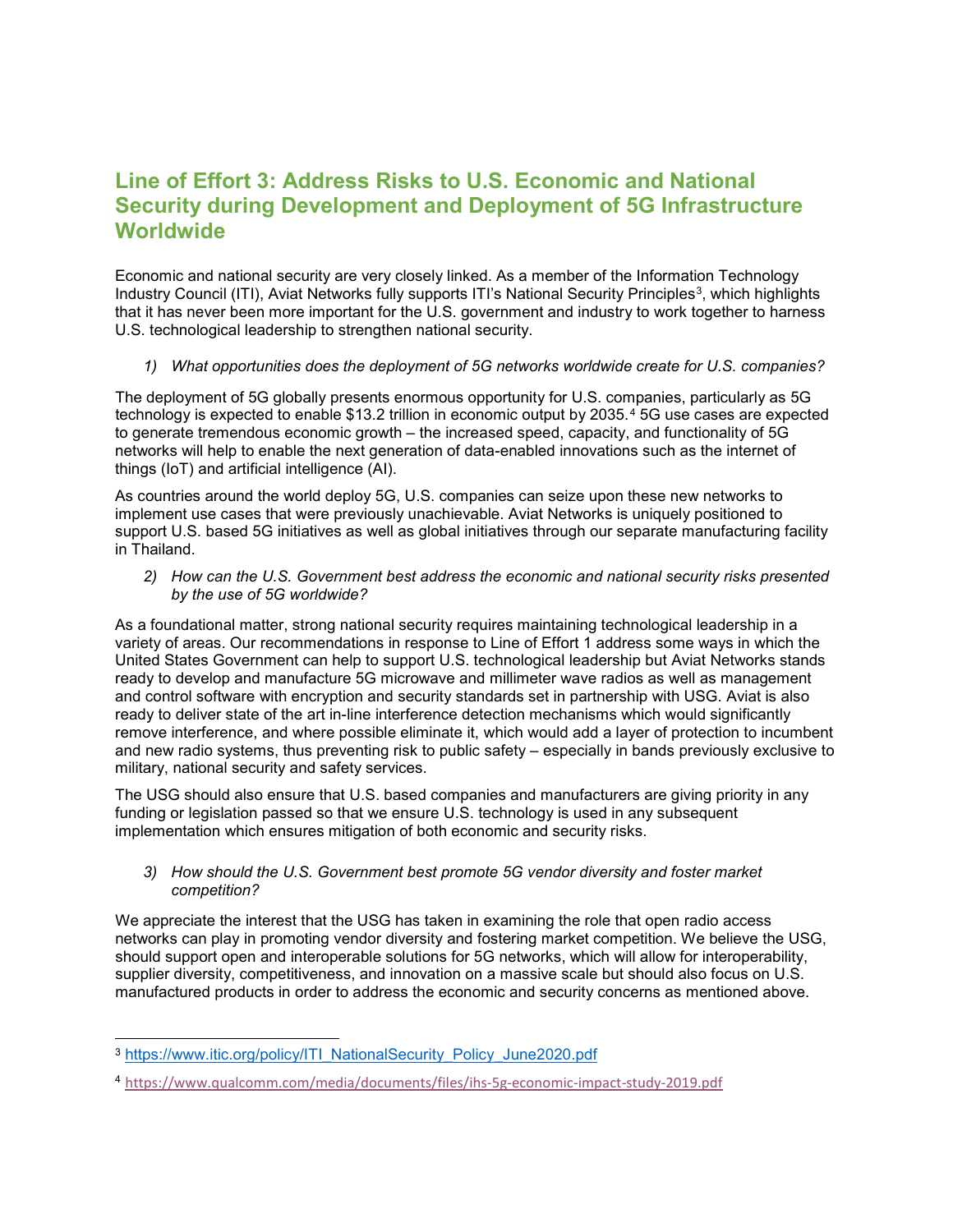*4) What incentives and other policy options may best close or narrow any security gaps and ensure the economic viability of the United States domestic industrial base, including research and development in critical technologies and workforce development in 5G and beyond?* 

Please refer to our responses to questions posed under Lines of Effort 1 and 2, which we believe sufficiently address the question asked here.

### **Line of Effort 4: Promote Responsible Global Development and Deployment of 5G**

*1) How can the U.S. Government best lead the responsible international development and deployment of 5G technology and promote the availability of secure and reliable equipment and services in the market?* 

We appreciate the efforts the USG has undertaken to promote responsible international development and deployment of 5G technology thus far. We have several specific recommendations to offer when considering how to continue with these efforts, including:

- **Create the Multilateral Telecommunications Security Fund as proposed in Sec. 501 of the Intelligence Authorization Act for FY 2021.** In addition to setting up other helpful funding mechanisms noted elsewhere in our response, the language set forth in the Act would create a Multilateral Telecommunications Security Fund. We are supportive of this fund, as it would provide additional direct support to the United States in its engagements with foreign partners.
- **Carve out a national security exception for telecommunications networks in Development Finance Corporation (DFC) funding.** While 5G is rightfully a top priority for the DFC, there are currently constraints on where it can operate. The European Energy Security and Diversification Act of 2019 (P.L. 116-94, Div. P, Title XX) eases DFC's less-developed country requirement for energy infrastructure projects in Europe and Eurasia. This authority for energy projects, which provides commercial opportunities in upper-middle-income countries that may have both strategic and development benefits, should be extended globally for deployment of secure and trusted telecommunications infrastructure.
- **Reconsider the content rules that currently govern Export Import Bank transactions as they are not necessarily applicable to the tech sector.** Indeed, current U.S. content requirements hinder the ability of Ex-Im to support the deployment of trusted network equipment overseas. Especially in the tech sector, IP and R&D may be U.S.-based, even if the *product* is manufactured elsewhere. This important aspect is not considered in the current iteration of U.S. content requirements that dictate whether Ex-Im can support an overseas deal, therefore making it significantly more difficult for Ex-Im to support deals related to 5G technology.
- **Continue advocacy through bilateral and multilateral dialogues, including the Digital Connectivity and Cybersecurity Partnership Program and Prague Conference.** We encourage the USG to continue consistent engagement on this issue through bilateral and multilateral dialogues, engaging with other countries wherever possible. That said, we encourage the USG to consider how to creatively advocate for secure equipment and services, especially in countries where cost is a significant driver in decision-making. Often, entities with the backing of their government can undercut U.S. companies on pricing. Different arguments may be more effective in different places. In any engagement with foreign countries, we encourage USG to work closely with industry representatives such as Aviat Networks, who can oftentimes present unique and persuasive perspectives on issue areas related to 5G deployment.
- **Continue and expand funding for 5G- and cybersecurity-related business development trade missions, reverse trade missions, and other events led by the U.S. Trade and Development Agency (USTDA), U.S. Agency for International Development (USAID), and U.S. Department of Commerce.** These agencies regularly organize opportunities for U.S.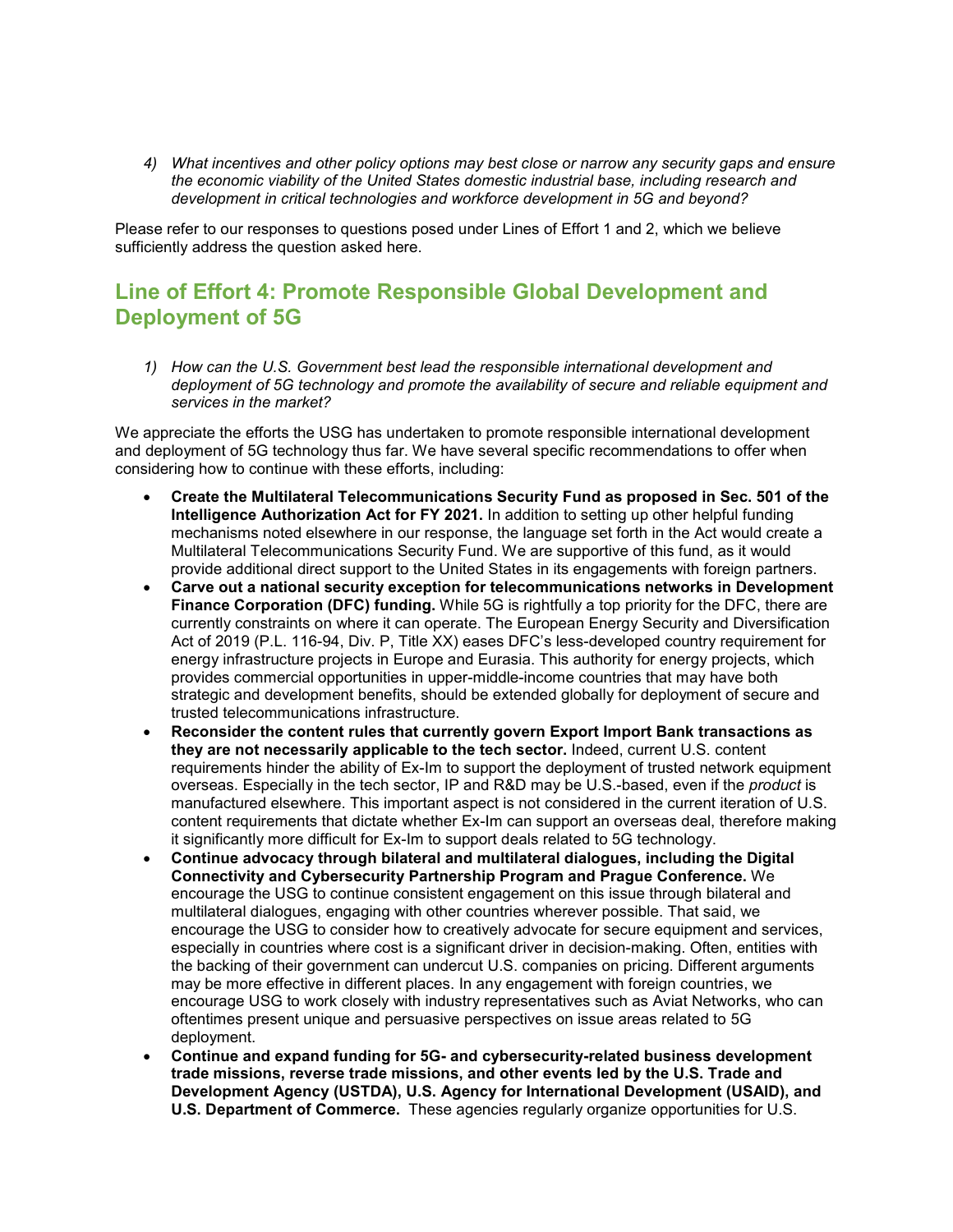companies to identify business opportunities and potential customers in foreign markets for U.S. technologies. The breadth of missions and events focused on 5G/mobile security/ cybersecurity has increased in recent years, largely due to growing demand. Although many in-person missions/events have been put on hold due to the Covid-19 situation, they should be resumed as soon as practicable, and they should be expanded in terms of regularity and countries. During the current crisis, these agencies should determine ways to hold these missions/events virtually.

*2) How can the U.S. Government best encourage and support U.S. private sector participation in standards development for 5G technologies?* 

Standards are an incredibly important driver and enabler of 5G technology. We appreciate that the USG recognizes this and is considering how to encourage and support U.S. private sector participation in standards development, consistent with long standing U.S. government policy and the law. Below are specific recommendations that the USG can undertake to best incentivize and support U.S. industry participation:

- **Support industry-led bodies with transparent, well-understood rules-based processes in place.** Companies that seek to compete in 5G technologies must participate in international standards development processes. The U.S. government should continue to support participation in industry-led bodies with transparent, rules-based processes in place. The U.S. government should also encourage other nations to rely on and reference international standards in relevant policies and regulations.
- **Make the United States a more attractive meeting location for standards development organizations to host meetings.** Attending standards meetings typically requires a significant amount of travel and time commitment, making the U.S. a more appealing meeting locale for those based in the U.S. The U.S. government can encourage this by facilitating visa applications for foreign standards experts to routinely attend meetings in the United States. The inability to get U.S. visas on time has often proved an impediment to hosting meetings in the United States.
- **Reexamine NISTIR 8074: Interagency Report on Strategic U.S. Government Engagement in International Standardization to Achieve U.S. Objectives to Cybersecurity[5](#page-7-0) and see whether and how the recommendations included in that report are applicable to 5G.** NIST published a comprehensive report in 2015, which set out proposed USG strategic objectives for pursuing and developing international standards related to cybersecurity and provides a series of recommendations for doing so. We believe that the strategic objectives set out in this document are similarly applicable to 5G standards. It would be helpful for the USG to reference this document and consider which recommendations may be applicable to help achieve these strategic objectives in the context of 5G.
- Further, while we understand the desire to send diplomats and other US government staff to track standards activities, technical subject matter expertise is critical to fulsome engagement into standards meetings, which are highly technical meritocracies. At the same time, there often is a gap between policy generalists and technical experts, so creating regular opportunities for the Aviat Networks to engage with USG staffers is important to developing a strategic approach to these issues.
- *3) What tools or approaches could be used to mitigate risk from other countries' 5G infrastructure? How should the U.S. Government measure success in this activity?*

We understand and acknowledge that the USG is appropriately focused on national security risks related to the global 5G networking buildout, and Aviat Networks with manufacturing in Austin, Texas at our corporate headquarters as well as in Thailand, is uniquely suited to assist not only the U.S. in mitigating risk but also in other countries. Partnering with a global company with U.S. headquarters and

-

<span id="page-7-0"></span><sup>5</sup> <https://nvlpubs.nist.gov/nistpubs/ir/2015/NIST.IR.8074v1.pdf>